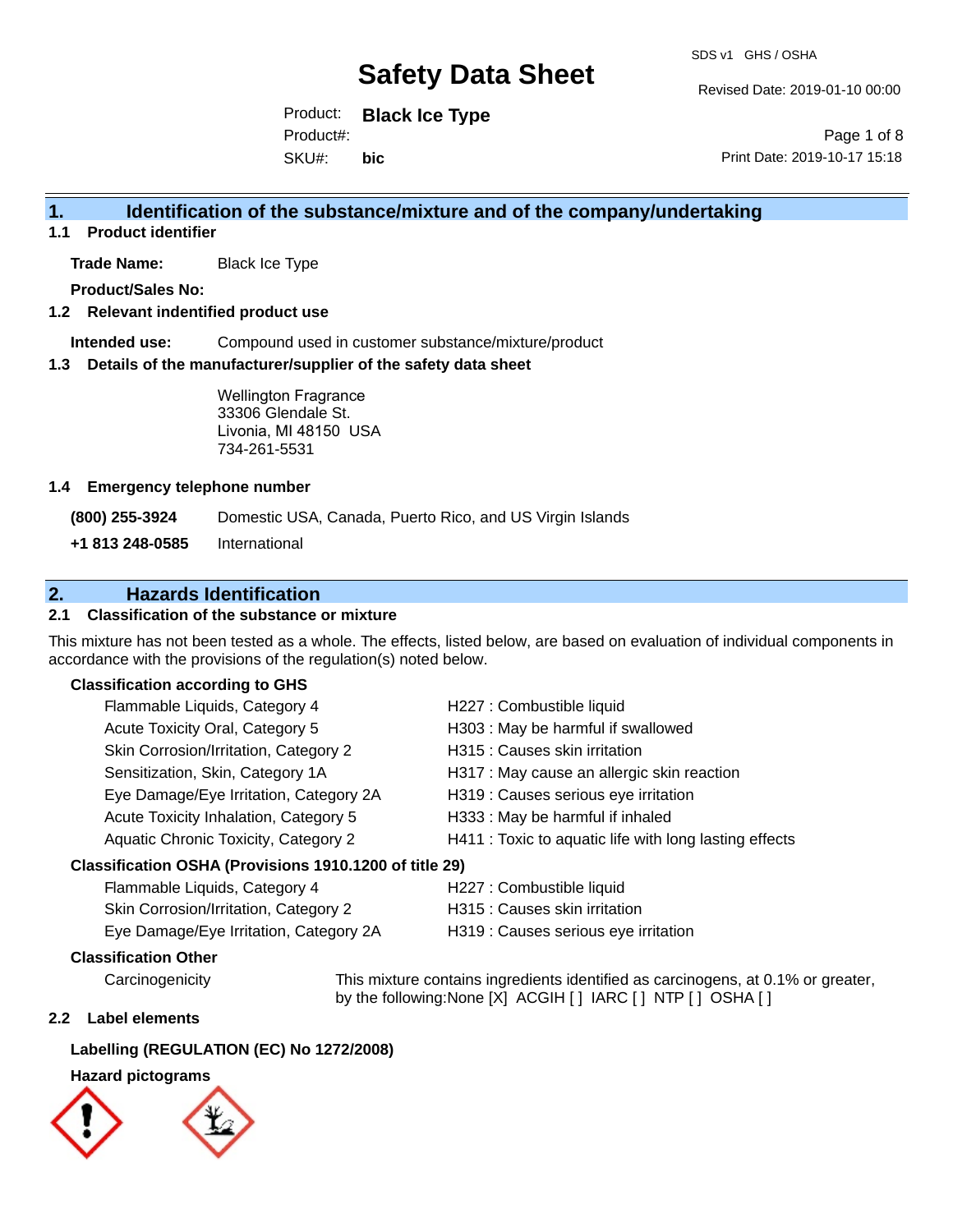Revised Date: 2019-01-10 00:00

Product: **Black Ice Type**

SKU#: Product#: **bic**

Page 2 of 8 Print Date: 2019-10-17 15:18

| <b>Signal Word: Warning</b>     |                                                                                                                                       |
|---------------------------------|---------------------------------------------------------------------------------------------------------------------------------------|
| <b>Hazard statments</b>         |                                                                                                                                       |
| H <sub>227</sub>                | Combustible liquid                                                                                                                    |
| H303                            | May be harmful if swallowed                                                                                                           |
| H315                            | Causes skin irritation                                                                                                                |
| H317                            | May cause an allergic skin reaction                                                                                                   |
| H319                            | Causes serious eye irritation                                                                                                         |
| H333                            | May be harmful if inhaled                                                                                                             |
| H411                            | Toxic to aquatic life with long lasting effects                                                                                       |
| <b>Precautionary Statements</b> |                                                                                                                                       |
| <b>Prevention:</b>              |                                                                                                                                       |
| P235                            | Keep cool                                                                                                                             |
| P264                            | Wash hands thoroughly after handling                                                                                                  |
| P272                            | Contaminated work clothing should not be allowed out of the workplace                                                                 |
| P273                            | Avoid release to the environment                                                                                                      |
| <b>Response:</b>                |                                                                                                                                       |
| $P302 + P352$                   | IF ON SKIN: Wash with soap and water                                                                                                  |
| $P304 + P312$                   | IF INHALED: Call a POISON CENTER or doctor/physician if you feel unwell                                                               |
| P305 + P351 + P338              | IF IN EYES: Rinse cautiously with water for several minutes Remove contact lenses if<br>present and easy to do. continue rinsing      |
| P312                            | Call a POISON CENTER or doctor/physician if you feel unwell                                                                           |
| $P333 + P313$                   | If skin irritation or a rash occurs: Get medical advice/attention                                                                     |
| P337 + P313                     | If eye irritation persists: Get medical advice/attention                                                                              |
| P362                            | Take off contaminated clothing and wash before reuse                                                                                  |
| P363                            | Wash contaminated clothing before reuse                                                                                               |
| P370 + P378                     | In case of fire: Use Carbon dioxide (CO2), Dry chemical, or Foam for extinction. Do not use<br>a direct water jet on burning material |
| P391                            | <b>Collect Spillage</b>                                                                                                               |

### **2.3 Other Hazards**

**no data available**

## **3. Composition/Information on Ingredients**

## **3.1 Mixtures**

This product is a complex mixture of ingredients, which contains among others the following substance(s), presenting a health or environmental hazard within the meaning of the UN Globally Harmonized System of Classification and Labeling of Chemicals (GHS):

| CAS#<br>Ingredient | EC#                       | Conc.<br>Range | <b>GHS Classification</b>    |
|--------------------|---------------------------|----------------|------------------------------|
| 18479-58-8         | 242-362-4                 | $10 - 20 \%$   | H227; H303; H315; H319; H402 |
|                    | 2,6-dimethyloct-7-en-2-ol |                |                              |
| 101-86-0           | 202-983-3                 | $2 - 5 \%$     | H303; H316; H317; H400; H411 |
|                    | Hexyl cinnamaldehyde      |                |                              |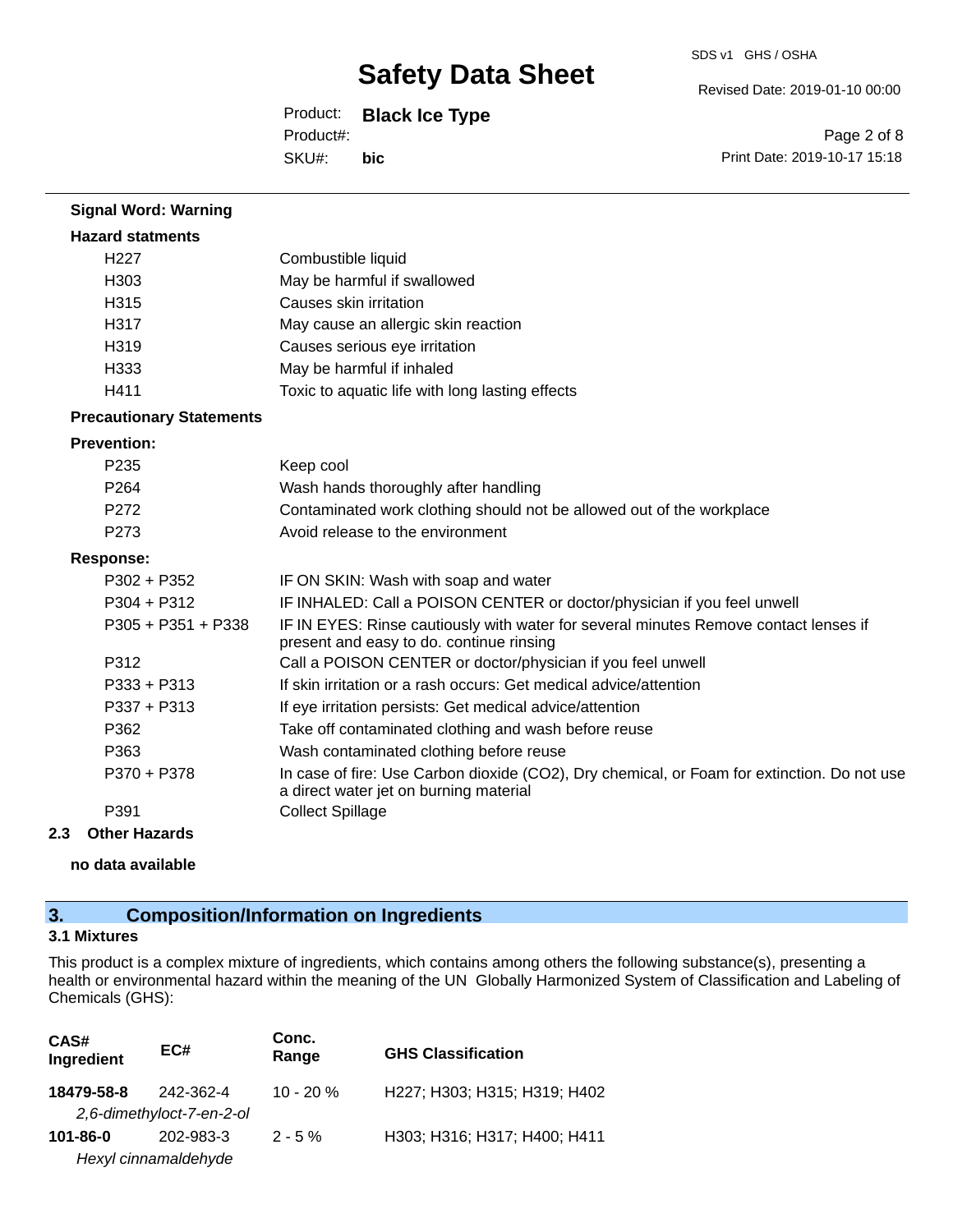Revised Date: 2019-01-10 00:00

## Product: **Black Ice Type**

Product#:

SKU#: **bic**

Page 3 of 8 Print Date: 2019-10-17 15:18

| CAS#<br>Ingredient  | EC#                                | Conc.<br>Range                                           | <b>GHS Classification</b>           |
|---------------------|------------------------------------|----------------------------------------------------------|-------------------------------------|
| 78-70-6             | 201-134-4                          | $2 - 5%$                                                 | H227; H303; H315; H317; H319; H402  |
| Linalool            |                                    |                                                          |                                     |
| 8007-35-0           | 232-357-5                          | $1 - 2%$                                                 | H316; H401; H411                    |
| Terpineol acetate   |                                    |                                                          |                                     |
| 19870-74-7          | 243-384-7                          | $1 - 2%$                                                 | H317; H400; H410                    |
| Cedrol methyl ether |                                    |                                                          |                                     |
| 1222-05-5           | 214-946-9                          | $1 - 2%$                                                 | H316; H400; H410                    |
|                     | Hexamethylindanopyran              |                                                          |                                     |
| 105-95-3            | 203-347-8                          | $1 - 2%$                                                 | H401                                |
| Ethylene brassylate |                                    |                                                          |                                     |
| 32388-55-9          | 251-020-3                          | $1 - 2%$                                                 | H303; H317; H400; H410              |
| Acetyl cedrene      |                                    |                                                          |                                     |
| 31906-04-4          | 250-863-4                          | $0.1 - 1.0 %$                                            | H317; H402                          |
|                     |                                    | Hydroxyisohexyl 3-cyclohexene carboxaldehyde             |                                     |
| $80 - 54 - 6$       | 201-289-8                          | $0.1 - 1.0 \%$                                           | H227; H302; H315; H317; H361; H401; |
|                     | <b>Butylphenyl Methylpropional</b> |                                                          | H412                                |
| 105-87-3            | 203-341-5                          | $0.1 - 1.0 %$                                            | H315; H317; H401; H412              |
| Geranyl Acetate     |                                    |                                                          |                                     |
|                     |                                    | See Section 16 for full text of GHS classification codes |                                     |

See Section 16 for full text of GHS classification codes which where not shown in section 2

Total Hydrocarbon Content (%  $w/w$ ) = 0.49

## **4. First Aid Measures**

## **4.1 Description of first aid measures**

| Inhalation:                                                     | Remove from exposure site to fresh air and keep at rest.<br>Obtain medical advice.                            |
|-----------------------------------------------------------------|---------------------------------------------------------------------------------------------------------------|
| Eye Exposure:                                                   | Flush immediately with water for at least 15 minutes.<br>Contact physician if symptoms persist.               |
| <b>Skin Exposure:</b>                                           | Remove contaminated clothes. Wash thoroughly with water (and soap).<br>Contact physician if symptoms persist. |
| Ingestion:                                                      | Rinse mouth with water and obtain medical advice.                                                             |
| 4.2 Most important symptoms and effects, both acute and delayed |                                                                                                               |
| <b>Symptoms:</b>                                                | no data available                                                                                             |
| Risks:                                                          | Refer to Section 2.2 "Hazard Statements"                                                                      |
| 4.3                                                             | Indication of any immediate medical attention and special treatment needed                                    |
|                                                                 |                                                                                                               |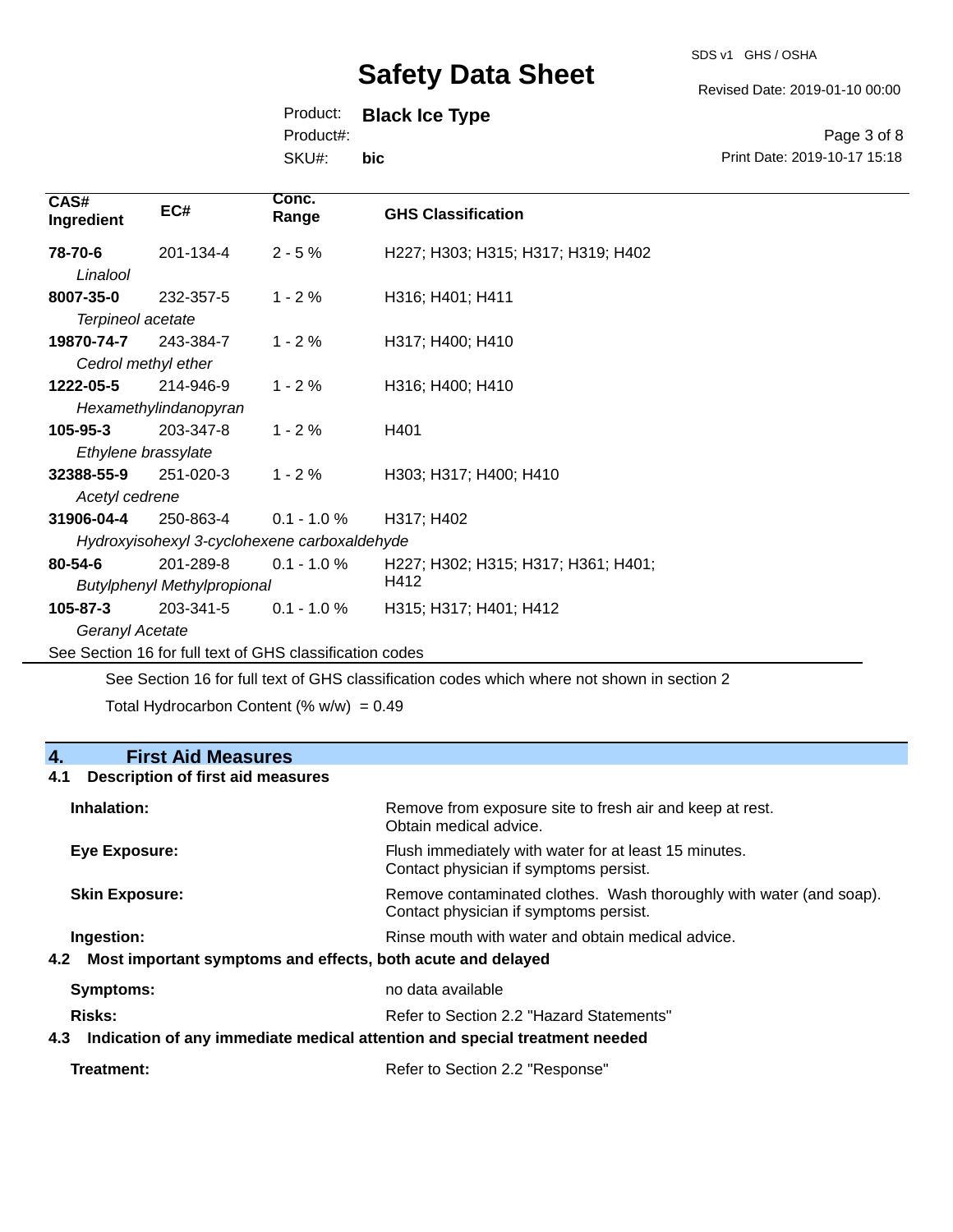SDS v1 GHS / OSHA

Revised Date: 2019-01-10 00:00

Product: **Black Ice Type** SKU#: Product#: **bic**

Page 4 of 8 Print Date: 2019-10-17 15:18

| 5 <sub>1</sub><br><b>Fire-Fighting measures</b>           |                                                   |  |
|-----------------------------------------------------------|---------------------------------------------------|--|
| <b>Extinguishing media</b><br>5.1                         |                                                   |  |
| Suitable:                                                 | Carbon dioxide (CO2), Dry chemical, Foam          |  |
| Unsuitable                                                | Do not use a direct water jet on burning material |  |
| 5.2 Special hazards arising from the substance or mixture |                                                   |  |
| During fire fighting:                                     | Water may be ineffective                          |  |
| <b>Advice for firefighters</b><br>5.3                     |                                                   |  |
| <b>Further information:</b>                               | Standard procedure for chemical fires             |  |
|                                                           |                                                   |  |

## **6. Accidental Release Measures**

#### **6.1 Personal precautions, protective equipment and emergency procedures**

Avoid inhalation and contact with skin and eyes. A self-contained breathing apparatus is recommended in case of a major spill.

## **6.2 Environmental precautions**

Keep away from drains, soil, and surface and groundwater.

#### **6.3 Methods and materials for containment and cleaning up**

Clean up spillage promptly. Remove ignition sources. Provide adequate ventilation. Avoid excessive inhalation of vapors. Gross spillages should be contained by use of sand or inert powder and disposed of according to the local regulations.

#### **6.4 Reference to other sections**

Not Applicable

## **7. Handling and Storage**

### **7.1 Precautions for safe handling**

Apply according to good manufacturing and industrial hygiene practices with proper ventilation. Do not drink, eat or smoke while handling. Respect good personal hygiene.

### **7.2 Conditions for safe storage, including any incompatibilities**

Store in a cool, dry and ventilated area away from heat sources and protected from light in tightly closed original container. Avoid uncoated metal container. Keep air contact to a minimum.

## **7.3 Specific end uses**

No information available

## **8. Exposure Controls/Personal Protection**

### **8.1 Control parameters**

**Exposure Limits:** Contains no substances with occupational exposure limit values.

**Engineering Controls:** Use local exhaust as needed.

#### **8.2 Exposure controls - Personal protective equipment**

**Eye protection:** Tightly sealed goggles, face shield, or safety glasses with brow guards and side shields, etc. as may be appropriate for the exposure

**Respiratory protection:** Avoid excessive inhalation of concentrated vapors. Apply local ventilation where appropriate.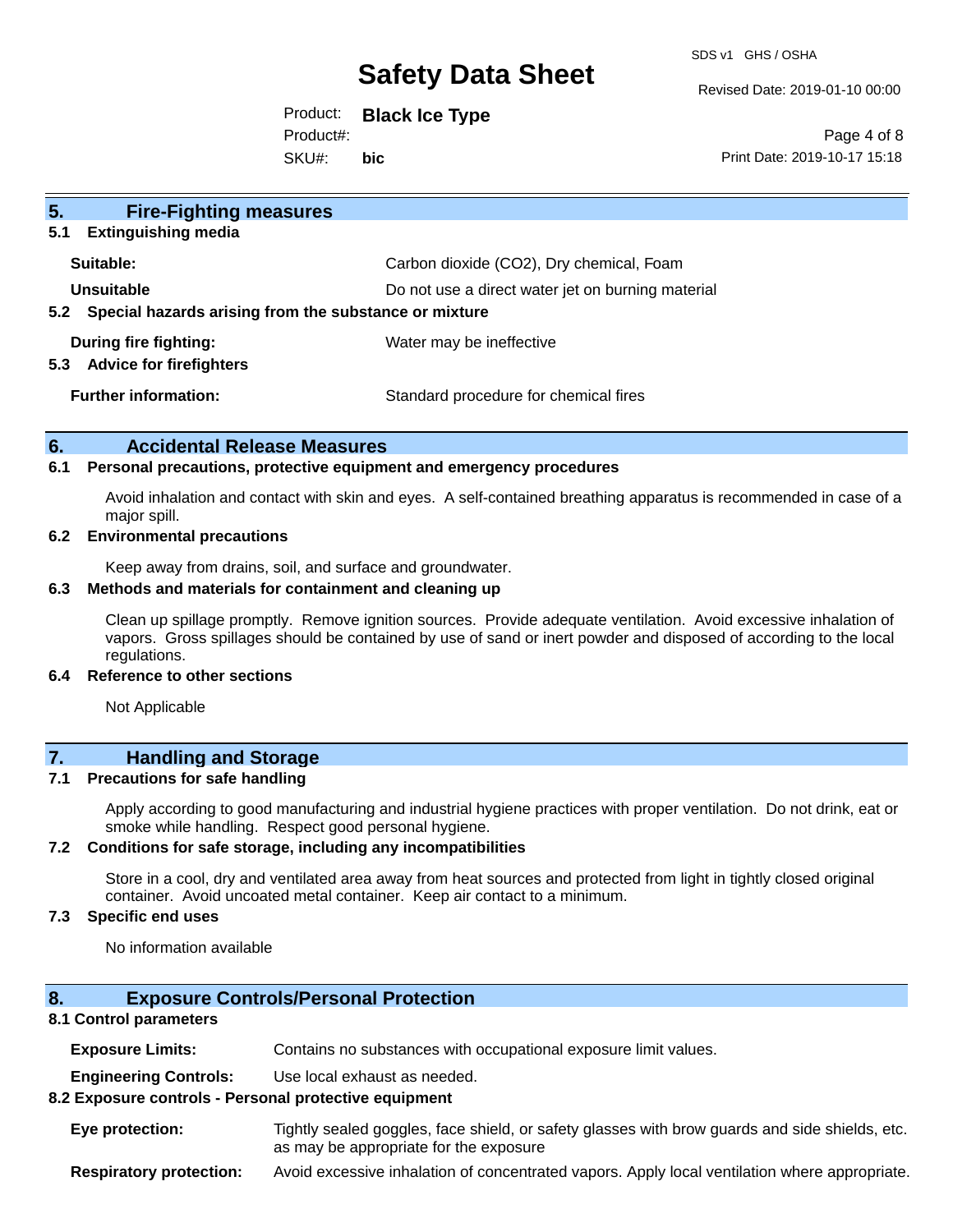SDS v1 GHS / OSHA

Revised Date: 2019-01-10 00:00

Product: **Black Ice Type** SKU#: Product#: **bic**

Page 5 of 8 Print Date: 2019-10-17 15:18

**Skin protection:** Avoid Skin contact. Use chemically resistant gloves as needed.

## **9. Physical and Chemical Properties**

## **9.1 Information on basic physical and chemical properties**

| Appearance:                  | Liquid                          |
|------------------------------|---------------------------------|
| Odor:                        | <b>Conforms to Standard</b>     |
| Color:                       | Colorless to Yellow Tint (G0/1) |
| <b>Viscosity:</b>            | Liquid                          |
| <b>Freezing Point:</b>       | Not determined                  |
| <b>Boiling Point:</b>        | Not determined                  |
| <b>Melting Point:</b>        | Not determined                  |
| <b>Flashpoint (CCCFP):</b>   | 196 F (91.11 C)                 |
| <b>Auto flammability:</b>    | Not determined                  |
| <b>Explosive Properties:</b> | None Expected                   |
| <b>Oxidizing properties:</b> | None Expected                   |
| Vapor Pressure (mmHg@20 C):  | 0.0362                          |
| %VOC:                        | 0.04                            |
| Specific Gravity @ 25 C:     | 0.9150                          |
| Density @ 25 C:              | 0.9120                          |
| Refractive Index @ 20 C:     | 1.4570                          |
| Soluble in:                  | Oil                             |

## **10. Stability and Reactivity**

| <b>10.1 Reactivity</b>                  | None                                               |
|-----------------------------------------|----------------------------------------------------|
| <b>10.2 Chemical stability</b>          | Stable                                             |
| 10.3 Possibility of hazardous reactions | None known                                         |
| <b>10.4 Conditions to avoid</b>         | None known                                         |
| 10.5 Incompatible materials             | Strong oxidizing agents, strong acids, and alkalis |
| 10.6 Hazardous decomposition products   | None known                                         |

## **11. Toxicological Information**

#### **11.1 Toxicological Effects**

Acute Toxicity Estimates (ATEs) based on the individual Ingredient Toxicity Data utilizing the "Additivity Formula"

**Acute toxicity - Inhalation - (Rat) mg/L/4hr** (LD50: 60.2577) May be harmful if inhaled **Skin corrosion / irritation** May be harmful if inhaled

**Acute toxicity - Oral - (Rat) mg/kg** (LD50: 4441.8888) May be harmful if swallowed Acute toxicity - Dermal - (Rabbit) mg/kg<br>Not classified - the classification criteria are not met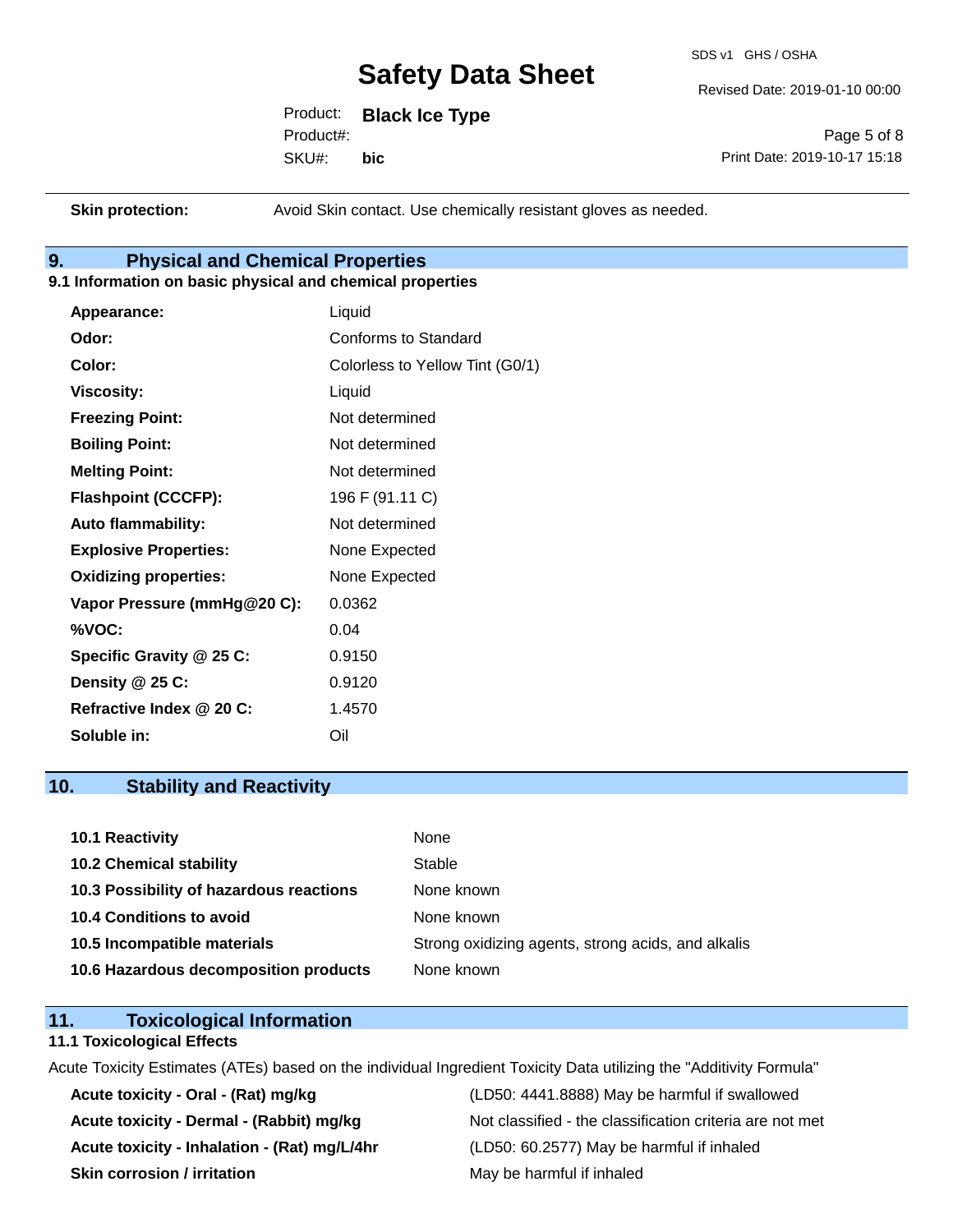SDS v1 GHS / OSHA

Revised Date: 2019-01-10 00:00

Product: **Black Ice Type** SKU#: Product#: **bic**

Page 6 of 8 Print Date: 2019-10-17 15:18

| Serious eye damage / irritation                    | Causes serious eye irritation                            |
|----------------------------------------------------|----------------------------------------------------------|
| <b>Respiratory sensitization</b>                   | Not classified - the classification criteria are not met |
| <b>Skin sensitization</b>                          | May cause an allergic skin reaction                      |
| <b>Germ cell mutagenicity</b>                      | Not classified - the classification criteria are not met |
| Carcinogenicity                                    | Not classified - the classification criteria are not met |
| <b>Reproductive toxicity</b>                       | Not classified - the classification criteria are not met |
| Specific target organ toxicity - single exposure   | Not classified - the classification criteria are not met |
| Specific target organ toxicity - repeated exposure | Not classified - the classification criteria are not met |
| <b>Aspiration hazard</b>                           | Not classified - the classification criteria are not met |

#### **12. Ecological Information 12.1 Toxicity**

| <b>IZ.I IOXIGILY</b> |  |
|----------------------|--|
|                      |  |

| <b>Acute acquatic toxicity</b>     | Not classified - the classification criteria are not met |
|------------------------------------|----------------------------------------------------------|
| <b>Chronic acquatic toxicity</b>   | Toxic to aquatic life with long lasting effects          |
| <b>Toxicity Data on soil</b>       | no data available                                        |
| <b>Toxicity on other organisms</b> | no data available                                        |
|                                    |                                                          |
| 12.2 Persistence and degradability | no data available                                        |
| 12.3 Bioaccumulative potential     | no data available                                        |
| 12.4 Mobility in soil              | no data available                                        |
| 12.5 Other adverse effects         | no data available                                        |
|                                    |                                                          |

## **13. Disposal Conditions**

### **13.1 Waste treatment methods**

Do not allow product to reach sewage systems. Dispose of in accordance with all local and national regulations. Send to a licensed waste management company.The product should not be allowed to enter drains, water courses or the soil. Do not contaminate ponds, waterways or ditches with chemical or used container.

## **14. Transport Information**

| <b>Marine Pollutant</b>                                                                  | Yes. Ingredient of greatest environmental impact:<br>19870-74-7 : (1 - 2 %) : Cedrol methyl ether |                                     |                   |                 |               |
|------------------------------------------------------------------------------------------|---------------------------------------------------------------------------------------------------|-------------------------------------|-------------------|-----------------|---------------|
| Regulator                                                                                |                                                                                                   | <b>Class</b>                        | <b>Pack Group</b> | <b>Sub Risk</b> | UN-nr.        |
| U.S. DOT (Non-Bulk)<br><b>Chemicals NOI</b><br><b>ADR/RID (International Road/Rail)</b>  |                                                                                                   | Not Regulated - Not Dangerous Goods |                   |                 |               |
| <b>Environmentally Hazardous</b><br>Substance, Liquid, n.o.s.<br><b>IATA (Air Cargo)</b> |                                                                                                   | 9                                   | Ш                 |                 | <b>UN3082</b> |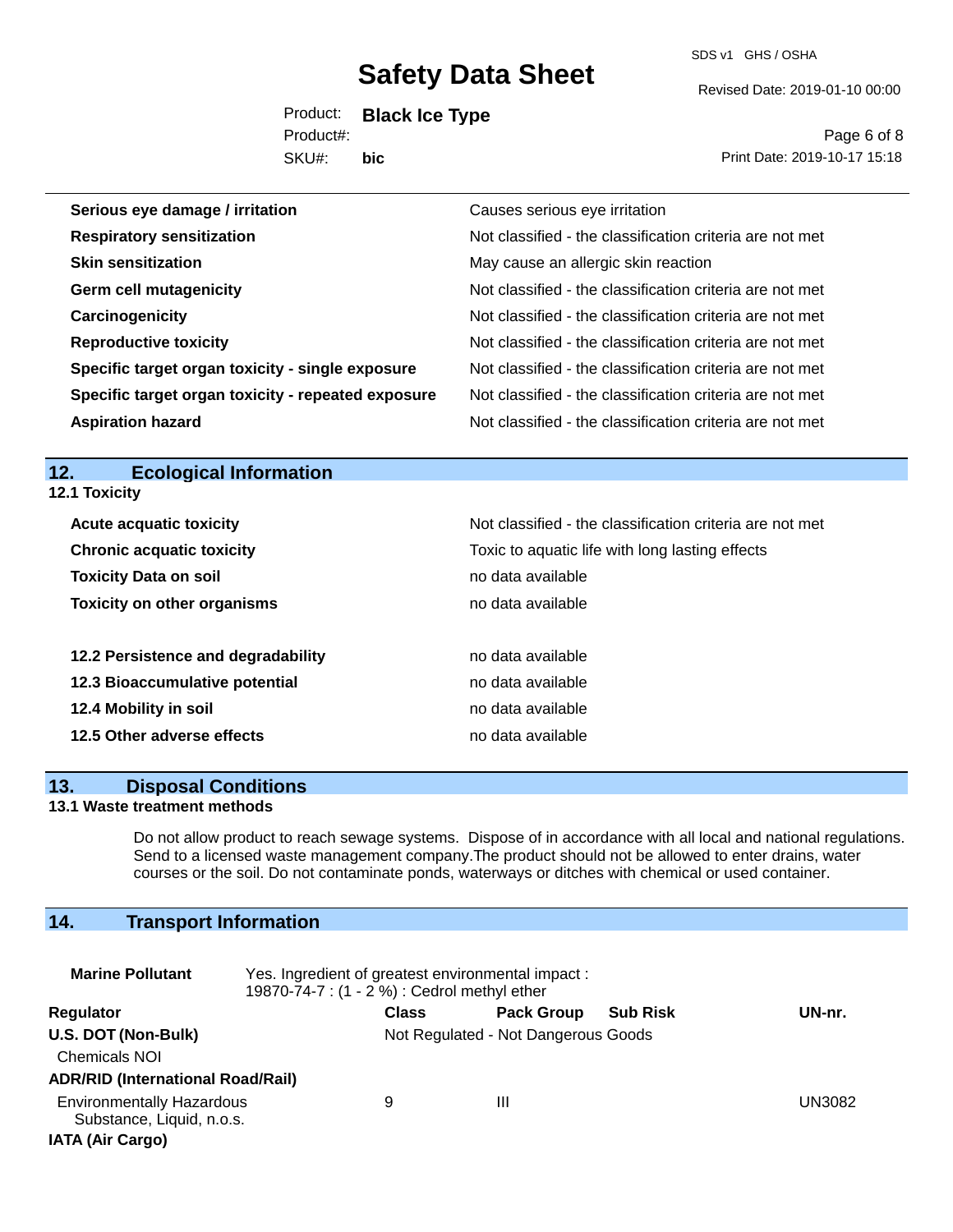SDS v1 GHS / OSHA

Revised Date: 2019-01-10 00:00

|                                                                         | Product:  |      | <b>Black Ice Type</b>                           |                                                              |
|-------------------------------------------------------------------------|-----------|------|-------------------------------------------------|--------------------------------------------------------------|
|                                                                         | Product#: |      |                                                 | Page 7 of 8                                                  |
|                                                                         | SKU#:     | bic. |                                                 | Print Date: 2019-10-17 15:18                                 |
| <b>Environmentally Hazardous</b><br>Substance, Liquid, n.o.s.           |           | 9    | III                                             | UN3082                                                       |
| <b>IMDG (Sea)</b>                                                       |           |      |                                                 |                                                              |
| <b>Environmentally Hazardous</b><br>Substance, Liquid, n.o.s.           |           | 9    | $\mathbf{III}$                                  | <b>UN3082</b>                                                |
| 15.<br><b>Regulatory Information</b>                                    |           |      |                                                 |                                                              |
| <b>U.S. Federal Regulations</b>                                         |           |      |                                                 |                                                              |
| <b>TSCA (Toxic Substance Control Act)</b>                               |           |      |                                                 | All components of the substance/mixture are listed or exempt |
| 40 CFR(EPCRA, SARA, CERCLA and CAA)<br><b>U.S. State Regulations</b>    |           |      | This product contains NO components of concern. |                                                              |
| <b>California Proposition 65 Warning</b><br><b>Canadian Regulations</b> |           |      | No Warning required                             |                                                              |
| <b>DSL</b>                                                              |           |      | 100.00% of the components are listed or exempt. |                                                              |

## **16. Other Information**

#### **GHS H-Statements referred to under section 3 and not listed in section 2**

| H302 : Harmful if swallowed                             | H316 : Causes mild skin irritation                             |
|---------------------------------------------------------|----------------------------------------------------------------|
| H317 : May cause an allergic skin reaction              | H361: Suspected of damaging fertility or the unborn<br>child   |
| H400 : Very Toxic to aquatic life                       | H401 : Toxic to aquatic life                                   |
| H402 : Harmful to aquatic life                          | H410 : Very toxic to aquatic life with long lasting<br>effects |
| H412: Harmful to aquatic life with long lasting effects |                                                                |
| <b>Total Fractional Values</b>                          |                                                                |
| (TFV) Risk                                              | (TFV) Risk                                                     |
| (82.98) Acute Toxicity Inhalation, Category 5           | (23.62) Aquatic Chronic Toxicity, Category 3                   |
| (8.50) Sensitization, Skin, Category 1A                 | (5.42) Sensitization, Skin, Category 1                         |
| (3.75) Sensitization, Skin, Category 1B                 | (2.40) Skin Corrosion/Irritation, Category 3                   |
| (2.36) Aquatic Chronic Toxicity, Category 2             | (1.52) Skin Corrosion/Irritation, Category 2                   |
| (1.36) Eye Damage/Eye Irritation, Category 2A           | (1.13) Acute Toxicity Oral, Category 5                         |
|                                                         |                                                                |

#### Remarks

This safety data sheet is based on the properties of the material known to Wellington Fragrance at the time the data sheet was issued. The safety data sheet is intended to provide information for a health and safety assessment of the material and the circumstances, under which it is packaged, stored or applied in the workplace. For such a safety assessment Wellington Fragrance holds no responsibility. This document is not intended for quality assurance purposes.